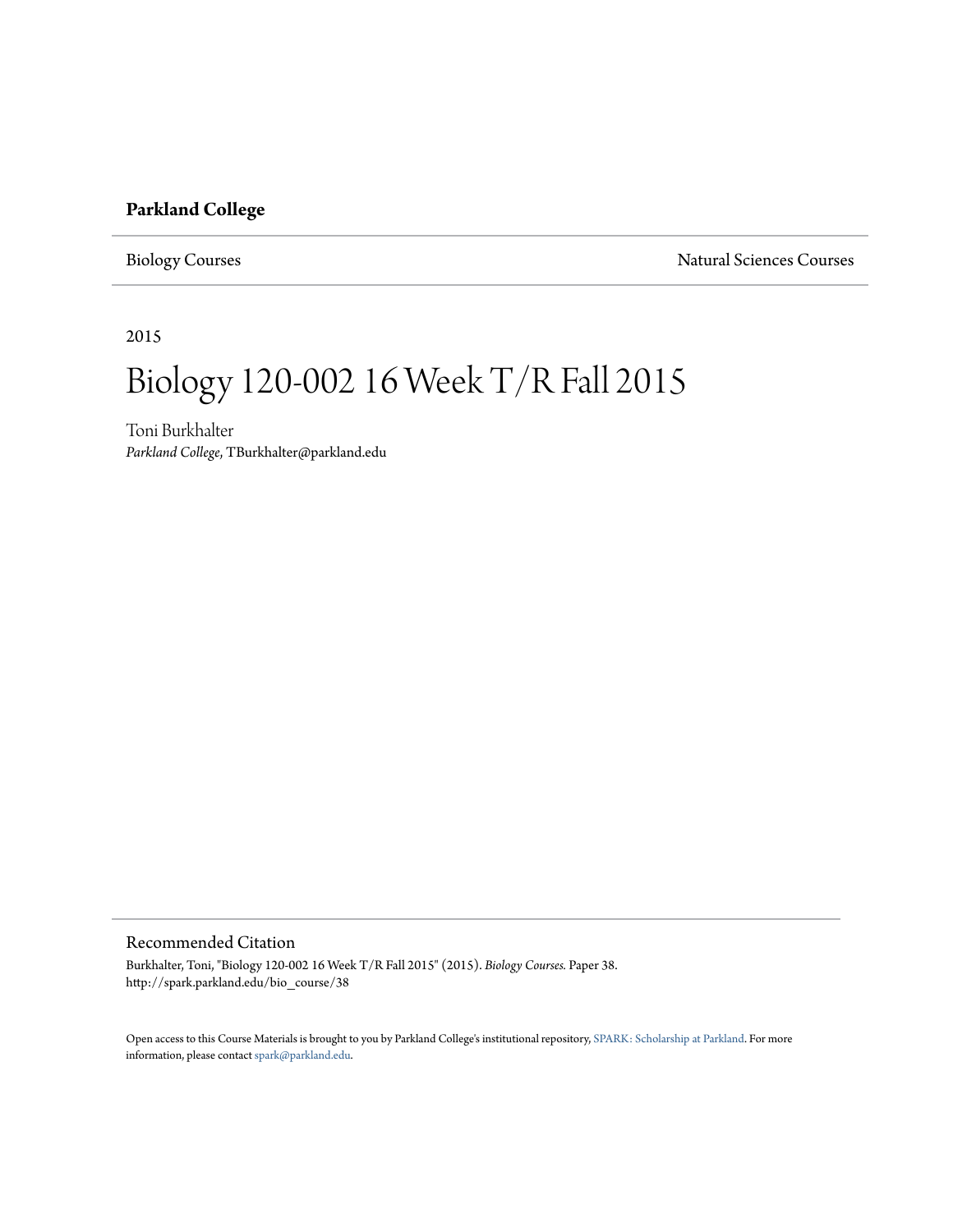# **BIO 120‐002 SYLLABUS – 16 WEEK T/R FALL 2015**

## **COURSE TITLE:** Fundamentals of Nutrition

**DESCRIPTION:** Students examine food sources and functions of nutrients, nutrition standards and guidelines, principles of weight management, and relationship between nutrition and health. The course stresses practical application of nutrition concepts and explores current nutrition controversies.

**PREREQUISITES:** None. However, a basic understanding of math and biology will be beneficial. **Instructor:** Toni Burkhalter **E‐mail:** E‐mail within Cobra or TBurkhalter@parkland.edu **Phone:** 217‐351‐2469 **Office: L214 Student Hours:**9‐10am on Tuesdays in L214 or any other time by appointment.

#### **TEXT AND SUPPLIES (required):**

*Nutr,* Mcguire, ISBN 1‐1115‐7892‐3, Copyright 2013, Cengage. *I‐Clicker*, No Author, ISBN 0‐7167‐7939‐0, Publisher Mps

#### **USEFUL WEBSITES:**

Parkland's Homepage: www.parkland.edu My Parkland (student e-mail, semester grades, registration, etc) https://my.parkland.edu/ Parkland On-line: http://online.parkland.edu/ Direct link to Cobra (class platform): https://cobra.parkland.edu/

#### **CAS – Center for Academic Success**

If you find yourself needing assistance of any kind to complete assignments, stay on top of readings, study for tests, or just to stay in school, please contact the staff at CAS. Phone: 217/353‐2005 To find out more information about CAS visit room D120. http://www.parkland.edu/resources/cas/

#### **Disability Services**

The Office of Disability Services (DS) facilitates equal access for students with disabilities by coordinating accommodations and support services, cultivating a campus culture that is sensitive and responsive to the needs of students. Students seeking reasonable accommodations under the Americans with Disabilities Act or Section 504 of the Rehabilitation Act of 1973 are required to register with the Office of Disability Services. Registration with our office must be initiated by the student in a timely manner, whenever possible, to ensure that accommodations coincide with the start of the semester. Services received in high school, at other universities, or through a recent diagnosis do not automatically transfer to Parkland College. You must provide documentation of disability. This can include: a letter from a physician, an IEP, 504 plan, psychological evaluation or similar documents. NOTE: ACCOMMODATION LETTERS FROM OTHER COLLEGES ARE NOT ACCEPTABLE FORMS OF DOCUMENTATION. Do you have questions about getting registered with our office? Contact Kristen Murray, Department Secretary at 353‐2338 or disabilityservices@parkland.edu.

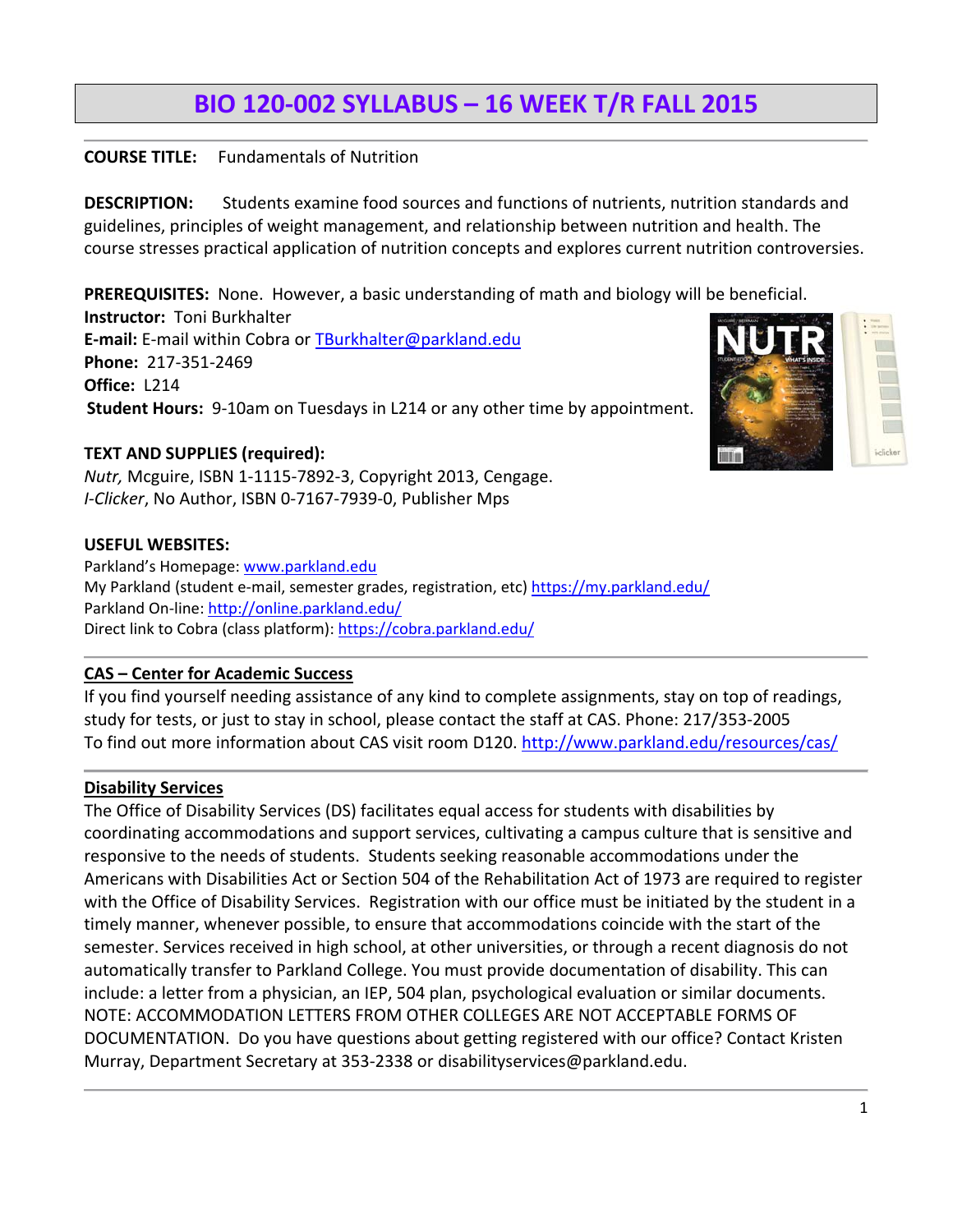#### **Upon completion of this course, students will be expected to:**

- 1. Describe functions and food sources of nutrients in the six categories discussed.
- 2. Use meal planning tools.
- 3. Interpret information found on food labels.
- 4. Describe and discuss principles of energy balance and weight management.
- 5. Explain the ways diet can influence health, especially with regard to the development of heart disease, cancer, and osteoporosis.

#### *A Code of Conduct Reminder from the Parkland College Dean of Students*

All Parkland Students are expected to be responsible for their behavior. This includes monitoring your language and your behavior all around the campus, including in and out of classes. Please, think before you act! You are expected to respect yourself, your fellow students and your instructors. You have joined the Parkland College academic community. Be a good member of the community. View the Student Policy and Procedures Manual and Conduct Code on line at www.parkland.edu/studentLife/policies Questions or concerns – Call the Office of the Dean of Students at 353‐2048

#### *Academic Honesty*

Parkland College's values include honesty, integrity, and responsibility. Students, faculty,

and staff are all expected to maintain academic integrity in their work and take collective responsibility for preventing violations of intellectual ownership. Academic dishonesty is unacceptable, and the institution is committed to helping students learn these values through development and growth. Personal commitment, honest work, and honest achievement are necessary characteristics for an educated person. The process of determining the consequences of academic dishonesty begins with the faculty member and may proceed to include the department chair and/or the Office of the Vice President for Academic Services. All Incidents of academic dishonesty, including developmental or punitive action, should be referred in writing to the Office of the Vice President for Academic Services. Academic Honesty can be broadly defined as performing academic work without cheating, fabrication, or plagiarism:

- a. Cheating: Using or attempting to use unauthorized materials, information, or study aids in any academic activity. Submitting as one's own work term papers, homework, and examinations that are not one's own work or for which a student received unauthorized help. Copying the work of another, or allowing another to copy one's own work, without proper acknowledgment.
- b. Fabrication: Falsifying or inventing any information or citation in an academic activity.
- c. Plagiarism: External information borrowed and directly quoted must be indicated by use of quotation marks, and any changes, omissions, or addition to the direct quotation must be shown in bracket, and the source documented. All cited external information that has been paraphrased and summarized must also be documented.
- d. Collaboration: Students at Parkland College are encouraged to work together on group projects, study, and other activities. However, work submitted to fulfill an assignment not specifically identified as a group activity must be substantially the work of the author. Instructors should provide guidelines to students to maintain the academic integrity of these collaborative activities. Collaboration beyond this constitutes academic misconduct.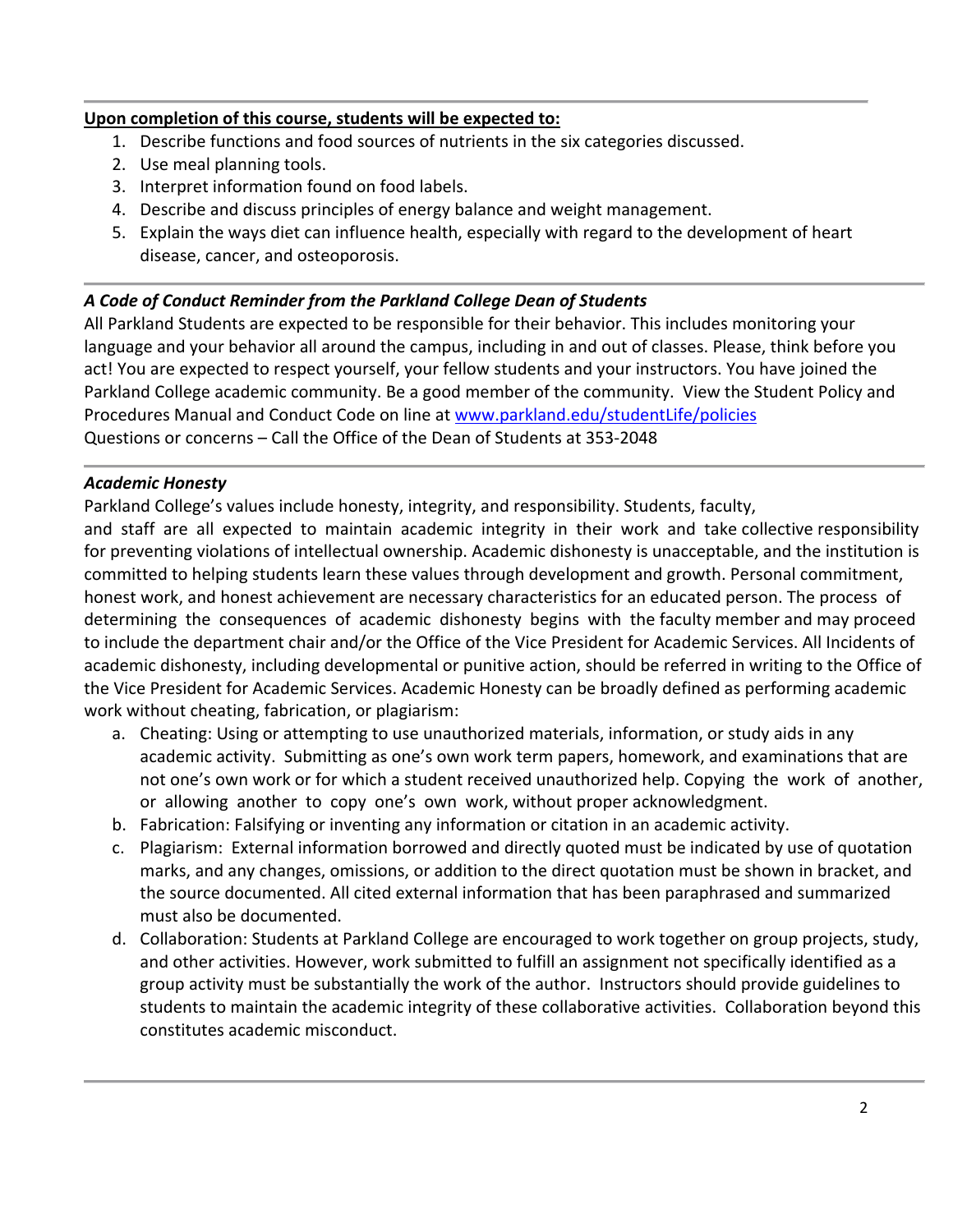- 1. *Attendance.* On time attendance and regular participation using the iClicker is required to maintain a student's course grade and/or earn discussion points. If a student is late more than twice, it will be marked as an absence. If a student falls asleep or is repeatedly texting, they are not mentally present and may be counted as absent. Three or more unexcused absences will result in a 40 point deduction. Students are also expected to check their Parkland E‐mail and Cobra a minimum of every Monday.
- 2. *Withdrawals.* After the first week of class, I am required to assess your attendance. If you have not completed the required material and/or have not attended class, you will be dropped with no refund of tuition or fees. After the first week of class, you should plan to withdraw yourself if you want to withdraw from the course. You are ultimately responsible for your own withdrawal.
- 3. *Module Quizzes.* A 20‐point quiz will be given upon the completion of a module. The module quiz will cover concepts from book reading, lecture, assignments, material posted in Cobra, and discussion questions. A total of ten quizzes will be administered. The lowest quiz score will be dropped. The highest nine scores will be used to compute your quiz grade. You will receive a point total for each quiz, but no letter grade. *If a quiz is missed, unfortunately, there will not be an opportunity to make up a module quiz without documentation and instructor approval.*
- 4. *Discussion Points.* Each class period, you will be expected to actively participate in the class discussion using iClickers and contributing support information verbally or in writing.
- 5. *Assignments.* You will either be completing an assignment submitted online through Cobra for each module (ten total). The lowest grade will be dropped and nine will count towards your grade. Assignments are investigative in nature, require students to start early, and many of the assignments rely heavily on the book. Thus, computer access and the required text book are needed for success. It can be noted that a book and computers can be used in the Parkland College Library during the day.
- 6. *Special Assignments.* You will be expected to complete two special assignments that will test your application of the material. Special assignments cover several modules and are similar to a student project. *There are no make‐ups for special assignments.* Special assignment #1 is a comprehensive evaluation of a one day diet record using MyFitness Pal. As a component of special assignment #2, you will be expected to go to the instructor's office hours, visit CAS, join a campus organization and attend 3+ meetings, and volunteer 5+ hours. Getting started early on both special assignments is encouraged.
- 7. *Final Exam.* Parkland College requires that a final exam be given during final exam week. Early administration of a final exam or an alternate final cannot be given, except in cases of approved emergencies or a death in the family. Once documentation has been provided and is filed at Parkland, an alternate final time can be arranged. Please plan vacation travel, job interviews, and work schedules to avoid conflict.
- 8. *Slow Computers/Bad Connections.* If you have more than one problem associated with a slow connection and/or a bad computer connection, please, contact me as soon as possible so I can help with anything that may hinder your success in the course.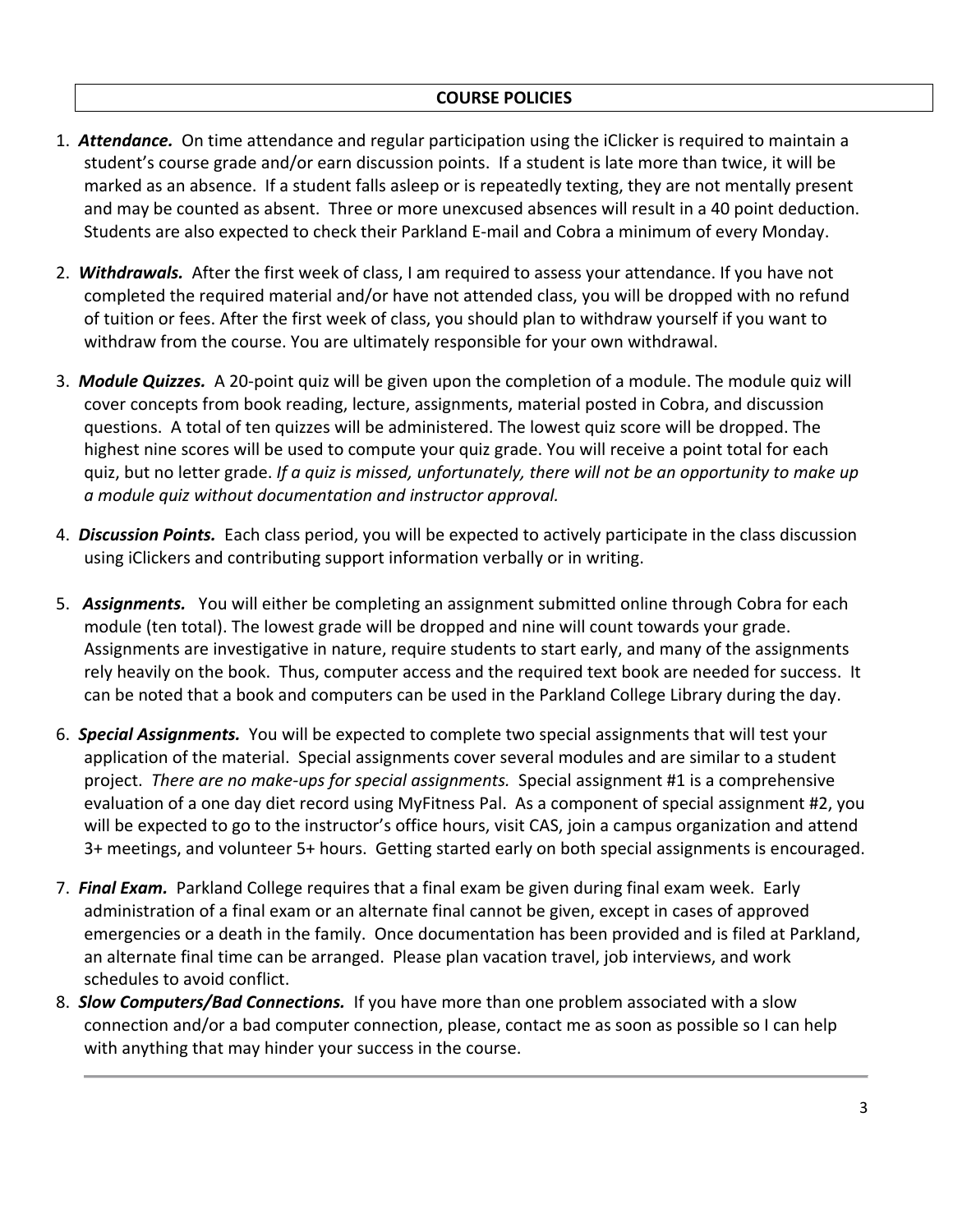#### **METHODS OF ASSESSMENT**

|                                       | 450 points |
|---------------------------------------|------------|
| Comprehensive Final Exam              | 50 points  |
| Special Assignments (40 pts each x 2) | 80 points  |
| Video Quiz or Assignment (10pt x 9)   | 90 points  |
| In-Class Discussions (5pt x 10)       | 50 points  |
|                                       | 180 points |

| <b>GRADING SCALE</b> |  |  |  |
|----------------------|--|--|--|
| Grade                |  |  |  |
| A                    |  |  |  |
| B                    |  |  |  |
| C                    |  |  |  |
| D                    |  |  |  |
| F                    |  |  |  |
|                      |  |  |  |
|                      |  |  |  |

#### **PARKLAND COLLEGE FALL SEMESTER 2015**

- ACADEMIC DUE DATES/DEADLINES
	- o Last day to register for new, degree‐seeking students: August 18
	- o Last day to register for all other students: August 20
	- o Tuition due: August 18
	- o Cancellation of classes for insufficient enrollment: August 20
	- o Instruction begins: week of August 24
	- o Last day to drop with no record and 100% refund: August 30
	- o Last day of instruction: December 11
	- o Final examinations: December 14–18
	- o Grades will be entered within 2 hours of the final exam completion. Be sure to wait outside of my office immediately following the final exam to discuss your final exam grade and your grade in the class.
- CAMPUS HOLIDAYS AND CLOSURES:
	- o Faculty and Staff Development (offices closed 8–10 a.m.): August 17
	- o Labor Day (college closed): September 7
	- o Thanksgiving recess (begins at 5 p.m. on November 25; college closed): November 25–29
	- o Winter break (college closed): December 24–January 3